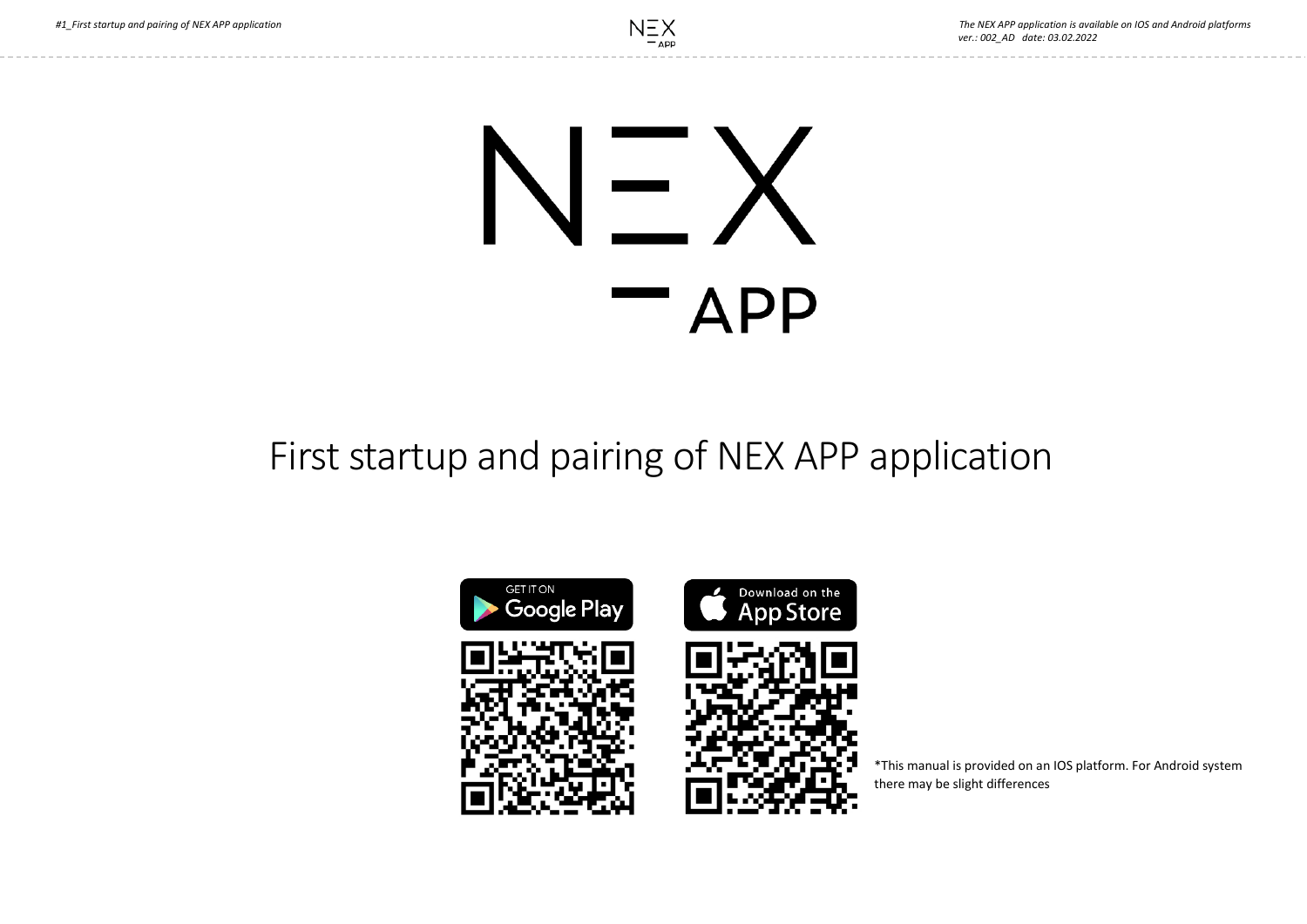### **Step 1. Find and instal the NEX APP aplication** in the appropriate store on your platform (Google Play or App Store).



#### **Step 2.** Make sure that the localization and bluetooth functions are enabled.



**Step 3. Find the NEX APP** application installed on your phone and **launch it**.



**Step 4.** On the welcome screen, **tap Start the setup** to proceed to pairing your device with your phone



**Step 5.** In the pop-up window, **confirm the pair** to the new Bluetooth device.



**Step 6.** When the **"minus"** button on the heater is illuminated, **press it** to confirm pairing with the app.

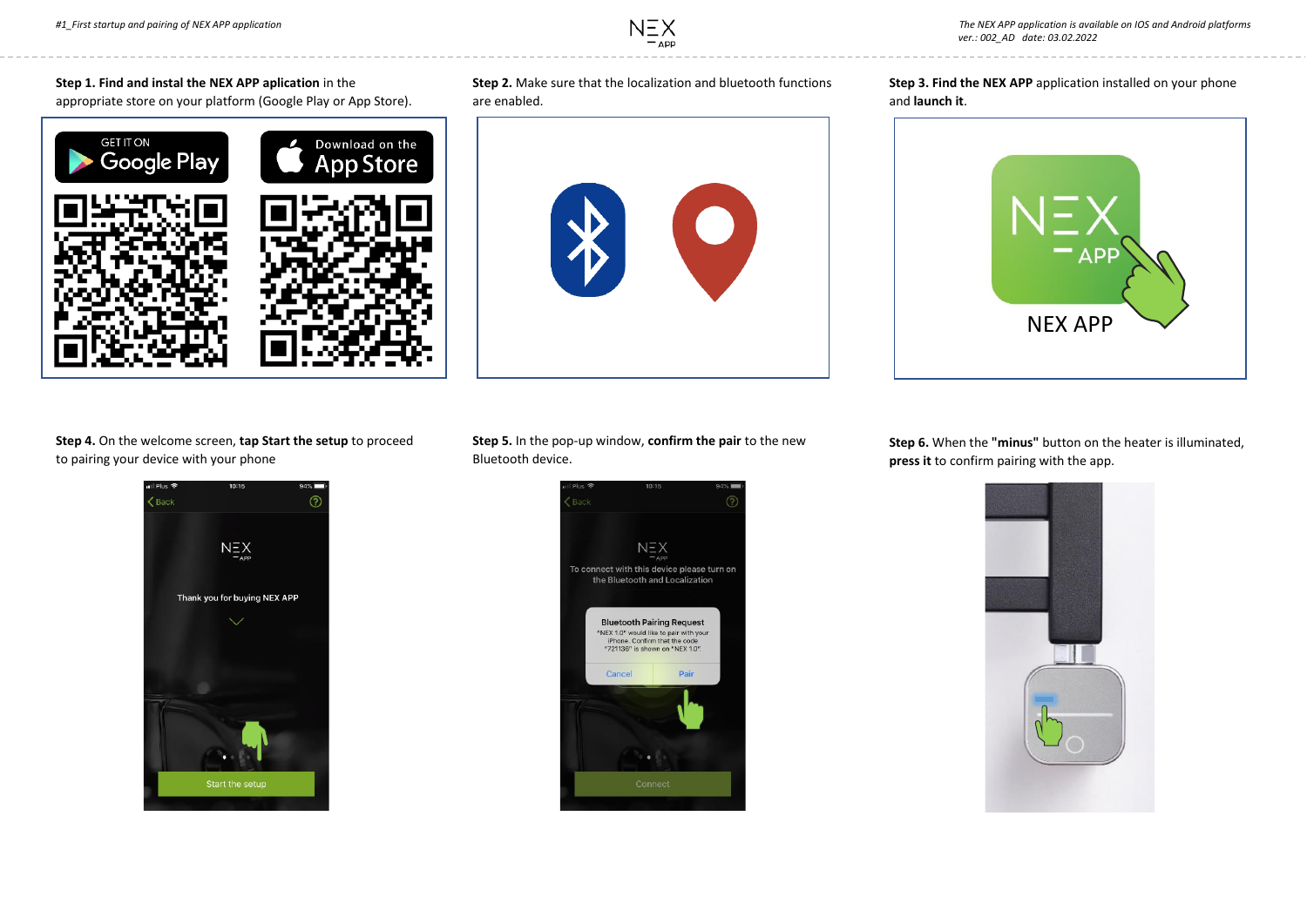#### **Step 7.** Press the **Connect** button to move to configuration and adjust the application to your radiator.



**Step 10. Select the currency** in which the cost will be calculated.



**Step 8. Determine the wattage** of the electric heating element.

 $-$  APP



**Step 11**. Press **Next** to save the settings.



#### **Step 9. Determine the cost** of a **kWh** (one kilowatt-hour).



**Step 12. Select** the type of room where the heater is installed.